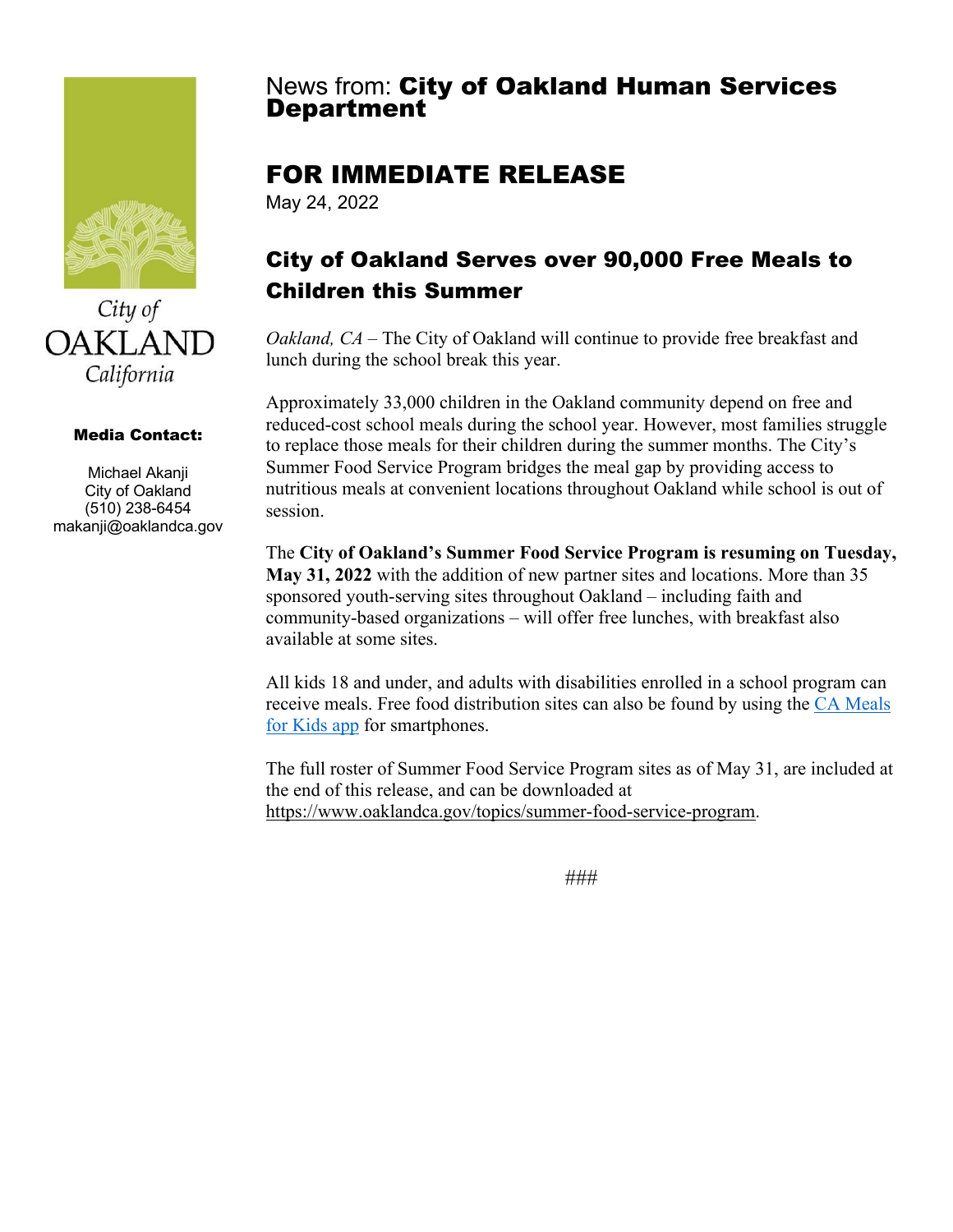#### **OPEN SITES - OPEN TO ALL KIDS 18 AND UNDER & 19 AND OLDER ENROLLED WITH DISABILITIES ENROLLED IN A SCHOOL PROGRAM**

| <b>Site Name</b><br><b>Site Address</b>                                                   | Meal             | M              | T              | W | R        | F              | <b>Start</b><br>Date | <b>End Date</b> | <b>Start</b><br><b>Time</b> | <b>End</b><br><b>Time</b> |
|-------------------------------------------------------------------------------------------|------------------|----------------|----------------|---|----------|----------------|----------------------|-----------------|-----------------------------|---------------------------|
| 81 <sup>ST</sup> AVENUE LIBRARY<br><b>1021 81ST AVENUE</b><br>OAKLAND, CA 94621           | Lunch            | X              | X              | X | X        | Χ              | 5/31/2022            | 7/29/2022       | 12:00<br><b>PM</b>          | 1:00<br><b>PM</b>         |
| <b>BUSHROD RECREATION CENTER</b><br>560 59th ST                                           | <b>Breakfast</b> | Χ              | X              | X | X        | Χ              | 6/6/2022             | 7/29/2022       | 9:00<br>AM                  | 9:30<br>AM                |
| OAKLAND, CA 94609                                                                         | Lunch            | $\pmb{\times}$ | $\pmb{\times}$ | X | X        | X              | 6/6/2022             | 7/29/2022       | 12:00<br>PM                 | 1:00<br><b>PM</b>         |
| <b>CESAR CHAVEZ LIBRARY</b><br>3301 E 12 <sup>TH</sup> ST, SUITE 271<br>OAKLAND, CA 94601 | Lunch            | X              | X              | Χ | X        | X              | 5/31/2022            | 7/29/2022       | 12:00<br><b>PM</b>          | 1:00<br><b>PM</b>         |
| CREATE A WAY FOUNDATION                                                                   | <b>Breakfast</b> | X              | X              | Χ | Χ        | X              | 6/6/2022             | 7/29/2022       | 10:00<br>AM                 | 10:30<br><b>PM</b>        |
| 1055 8 <sup>TH</sup> ST<br>OAKLAND, CA 94607                                              | Lunch            | $\times$       | X              | X | X        | X              | 6/6/2022             | 7/29/2022       | 12:00<br><b>PM</b>          | 1:00<br><b>PM</b>         |
| <b>EASTMONT LIBRARY</b><br>7200 BANCROFT AVENUE #211<br>OAKLAND, CA 94505                 | Lunch            | X              | X              | Х | X        | Χ              | 5/31/2022            | 7/29/2022       | 12:00<br>AM                 | 1:00<br><b>PM</b>         |
| <b>ELMHURST LIBRARY</b><br>1427 88TH AVENUE<br>OAKLAND, CA 94621                          | Lunch            | X              | X              | Х | X        | Χ              | 5/31/2021            | 7/29/2022       | 12:00<br><b>PM</b>          | 1:00<br><b>PM</b>         |
| <b>EMERYVIILE RECREATION CENTER</b><br>4727 SAN PABLO AVENUE                              | <b>Breakfast</b> | X              | X              | X | Χ        | X              | 6/20/2022            | 7/29/2022       | 9:00<br>AM                  | 9:30<br>AM                |
| EMERYVILLE, CA 94608                                                                      | Lunch            | $\times$       | $\pmb{\times}$ | X | X        | $\pmb{\times}$ | 6/20/2022            | 7/29/2022       | 11:50<br>AM                 | 12:50<br>PM               |
| GIRLS INCORPORATED OF ALAMEDA COUNTY<br>3000 62ND AVENUE, BUILDING A<br>OAKLAND, CA 94605 | <b>Breakfast</b> | $\times$       | X              | X | X        | X              | 6/20/2022            | 7/15/2022       | 9:00<br>AM                  | 10:00<br>AM               |
|                                                                                           | Lunch            | $\times$       | $\times$       | X | $\times$ | $\pmb{\times}$ | 6/20/2022            | 7/15/2022       | 12:00<br>PM                 | 1:00<br>PM                |
| <b>GIRLSTART SUMMER LITERACY</b><br>510 16TH STREET<br>OAKLAND, CA 94612                  | Lunch            | X              | X              | X | X        | X              | 6/20/2022            | 7/15/2022       | 12:00<br><b>PM</b>          | 1:00<br><b>PM</b>         |
| JOHN STEWART COMPANY (CAMPBELL VILLAGE)<br>800 WILLOW ST<br>OAKLAND, CA 94607             | <b>Breakfast</b> | X              | X              | х | X        | X              | 6/6/2022             | 7/29/2022       | 9:00<br>AM                  | 10:00<br>AM               |
|                                                                                           | Lunch            | X              | X              | X | X        | X              | 6/7/2021             | 8/6/2021        | 9:00<br>AM                  | 1:00<br>PM                |
| MARTIN LUTHER KING JR. LIBRARY<br>6833 INTERNATIONAL BLVD<br>OAKLAND, CA 94621            | Lunch            | X              | X              | X | X        | X              | 5/31/2022            | 7/29/2022       | 12:00<br>PM                 | 1:00<br>PM                |
| MELROSE LIBRARY<br>4805 FOOTHILL BLVD<br>OAKLAND, CA 94601                                | Lunch            | X              | X              | X | X        | X              | 5/31/2022            | 7/29/2022       | 12:00<br>PM                 | 1:00<br>PM                |
| OAKLAND MAIN LIBRARY<br>125 14th STREET<br>OAKLAND, CA 94612                              | Lunch            | X              | Х              | Χ | Χ        | X              | 5/31/2022            | 7/29/2022       | 12:30<br>PM                 | 1:30<br>PM                |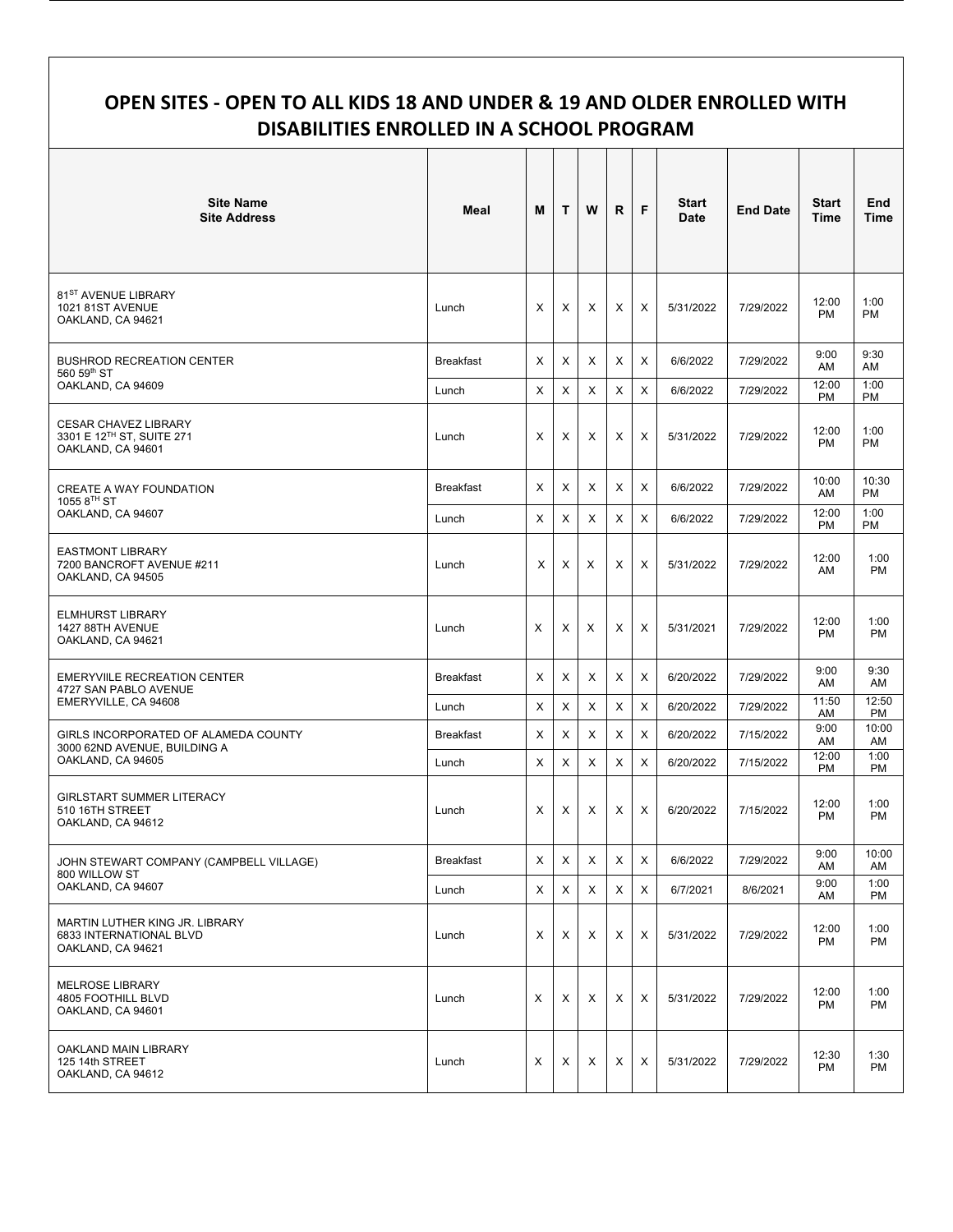| YOUTH UPRISING<br>8711 MACARTHUR BLVD<br>OAKLAND, CA 94605                      | Lunch            | X | X | X | X | X | 5/31/2022            | 7/29/2022       | 12:00<br><b>PM</b>   | 1:00<br>PM         |
|---------------------------------------------------------------------------------|------------------|---|---|---|---|---|----------------------|-----------------|----------------------|--------------------|
| <b>WORD ASSEMBLY CHURCH</b><br>1445 23RD AVENUE                                 | <b>Breakfast</b> | X |   | X |   | X | 5/31/2022            | 7/29/2022       | 9:00<br>AM           | 10:00<br>AM        |
| OAKLAND, CA 94606                                                               | Lunch            | X |   | Х |   | X | 5/31/2022            | 7/29/202        | 12:00<br><b>PM</b>   | 1:00<br>PM         |
| <b>CLOSED ENROLLED SITES - SERVICE TO ENROLLED PARTICIPANTS ONLY</b>            |                  |   |   |   |   |   |                      |                 |                      |                    |
| <b>Site Name</b><br><b>Site Address</b>                                         | Meal             | м | т | W | R | F | <b>Start</b><br>Date | <b>End Date</b> | <b>Start</b><br>Time | <b>End</b><br>Time |
| ALLENDALE RECREATION CENTER                                                     | <b>Breakfast</b> | X | X | X | X | X | 6/6/2022             | 7/29/2022       | 9:30<br>AM           | 10:00<br>AM        |
| 3711 SUTER STREET<br>OAKLAND, CA 94619                                          | Lunch            | Χ | X | Х | X | X | 6/6/2022             | 7/29/2022       | 12:00<br><b>PM</b>   | 1:00<br>PM         |
| ARROYO VIEJO RECREATION CENTER<br>7701 KRAUSE AVENUE                            | <b>Breakfast</b> | X | X | Х | X | X | 6/6/2022             | 7/29/2022       | 9:30<br>AM           | 10:30<br>AM        |
| OAKLAND, CA 94605                                                               | Lunch            | X | X | Х | X | X | 6/6/2022             | 7/29/2022       | 12:00<br><b>PM</b>   | 1:00<br>PM         |
| CATHEDRAL GARDENS SUMMER PROGRAM<br>638 21ST STREET<br>OAKLAND. CA 94612        | Lunch            | Х | X | х | X | X | 6/6/2022             | 7/29/2022       | 11:30<br>AM          | 12:30<br>PM        |
| CHINESE PRESBYTERIAN CHURCH<br>265 8 <sup>TH</sup> ST<br>OAKLAND, CA 94607      | Lunch            | X | X | X | X | X | 6/20/2022            | 7/28/2022       | 11:30<br>AM          | 12:30<br>PM        |
| DE FREMERY RECREATION CENTER<br>1651 ADELINE STREET                             | <b>Breakfast</b> | X | X | X | х | X | 6/6/2022             | 7/29/2022       | 8:30<br>AM           | 9:15<br>AM         |
| OAKLAND, CA 94607                                                               | Lunch            | X | X | Х | X | X | 7/29/2022            | 7/29/2022       | 12:00<br><b>PM</b>   | 12:45<br>PM        |
| <b>DIMOND RECREATION CENTER</b><br>3860 HANLY ROAD                              | <b>Breakfast</b> | Х | X | X | X | X | 6/6/2022             | 7/29/2022       | 9:00<br>AM           | 10:00<br><b>PM</b> |
| OAKLAND, CA 94602                                                               | Lunch            | X | X | X | X | X | 6/6/2022             | 7/29/2022       | 12:00<br><b>PM</b>   | 1:00<br>PM         |
| <b>EAH HOUSING</b><br>3706 SAN PABLO AVENUE<br>OAKLAND, CA 94608                | <b>Breakfast</b> |   |   | Х |   |   | 6/1/2022             | 7/28/2022       | 8:30<br>AM           | 9:30<br>PM         |
|                                                                                 | Lunch            |   |   | Х |   |   | 6/1/2022             | 7/28/2022       | 12:30<br>AM          | 1:30<br>PM         |
| F M SMITH RECREATION CENTER<br>1969 PARK BLVD<br>OAKLAND, CA 94606              | <b>Breakfast</b> | X | Х | X | X | X | 6/6/2022             | 7/29/2022       | 9:30<br>AM           | 10:30<br>AM        |
|                                                                                 | Lunch            | X | X | X | X | X | 6/6/2022             | 7/29/2022       | 12:00<br><b>PM</b>   | 1:00<br>PM         |
| <b>FAMILY SUPPORT SERVICES</b><br>1188 12TH STREET<br>OAKLAND, CA 94607         | <b>Breakfast</b> | Χ | Х | х | X |   | 6/20/2022            | 7/28/2022       | 9:30<br>AM           | 10:30<br>AM        |
|                                                                                 | Lunch            | X | X | Х | X |   | 6/20/2022            | 7/28/2022       | 12:00<br>PM          | 12:45<br>PM        |
| <b>FRANKLIN RECREATION CENTER</b><br>1010 EAST 15TH STREET<br>OAKLAND, CA 94606 | <b>Breakfast</b> | X | X | Х | X | X | 6/6/2022             | 7/29/2022       | 9:00<br>AM           | 10:00<br>AM        |
|                                                                                 | Lunch            | X | X | Х | X | X | 6/6/2022             | 7/29/2022       | 12:00<br><b>PM</b>   | 1:00<br>PM         |
| <b>GOLDEN GATE RECREATION CENTER</b><br>1075 62ND STREET<br>OAKLAND, CA 94608   | <b>Breakfast</b> | X | X | Х | X | X | 6/6/2022             | 7/29/2022       | 8:45<br>AM           | 9:30<br>AM         |
|                                                                                 | Lunch            | X | X | Х | X | X | 6/6/2022             | 7/29/2022       | 12:15<br>PM          | 1:00<br>PM         |
| IRA JINKINS RECREATION CENTER<br>9175 EDES AVENUE<br>OAKLAND, CA 94603          | <b>Breakfast</b> | Х | Χ | Х | X | X | 6/6/2022             | 7/29/2022       | 9:00<br>AM           | 10:00<br>AM        |
|                                                                                 | Lunch            | X | X | Х | X | X | 6/6/2022             | 7/29/2022       | 12:00<br><b>PM</b>   | 1:00<br><b>PM</b>  |
|                                                                                 | <b>Breakfast</b> | Х | X | X | X | X | 5/31/2022            | 7/29/2022       | 8:00<br>AM           | 9:00<br>AM         |